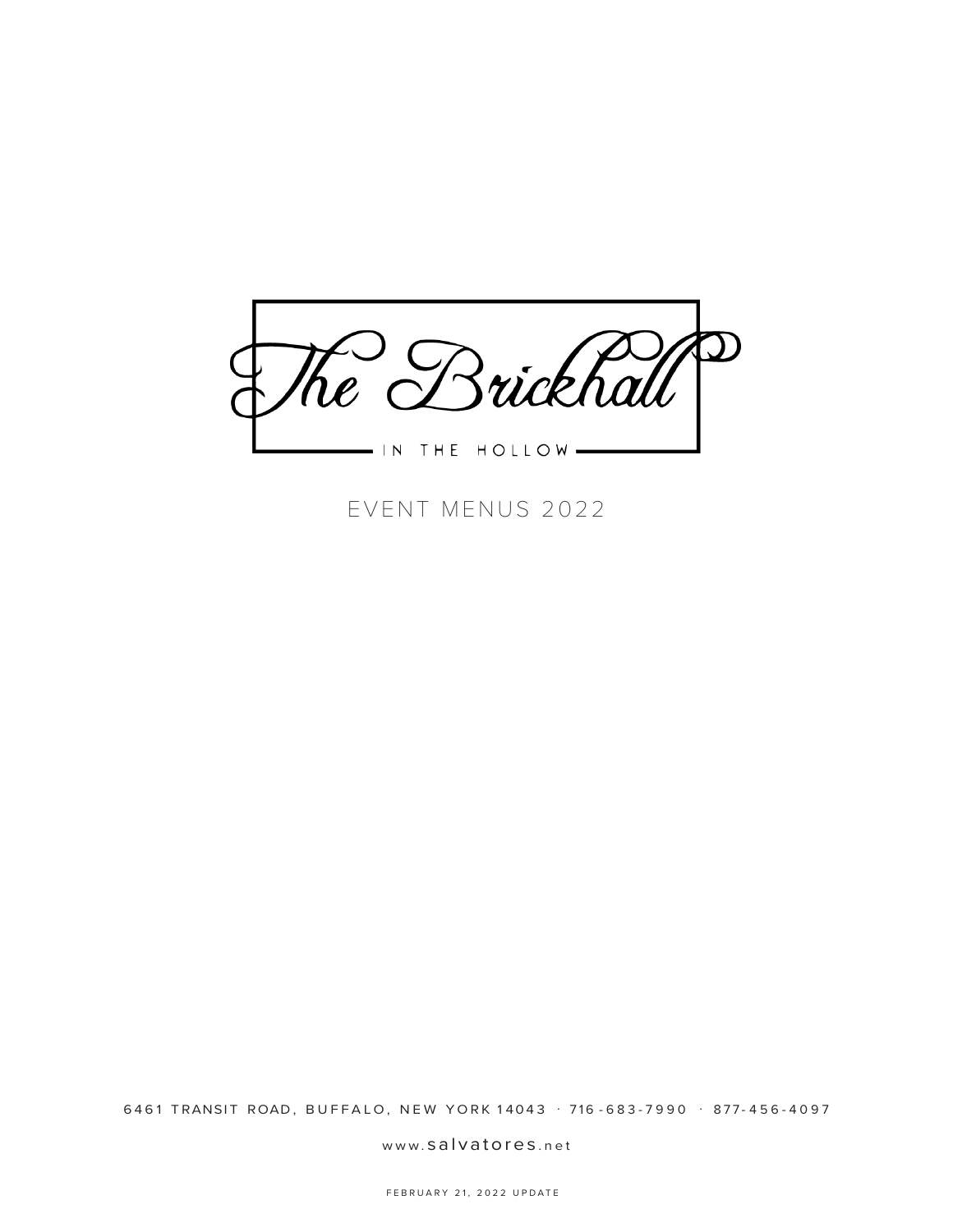

MINIMUM GUARANTEE APPLIES

includes beverage service: orange juice, regular and decaf coffee and tea

Brunch Buffet . 28 **PER PERSON** Available 10 a.m. - 1 p.m.

Displayed selections **Assorted Breakfast Pastries**

**Blueberry & Chocolate Chip Muffins**

**Seasonal Fresh Fruit**

**Garden Salad**

**French Toast**

**Eggs Benedict**

**Breakfast Potatoes**

**Scrambled Eggs**

CHOICE OF TWO **Breakfast Sausage Applewood Smoked Bacon Chicken Françaises Bourbon Chicken**

# Enhancements

**Omelette Station** . **7 PER PERSON MINIMUM 50 GUESTS** freshly made omelette with your choice of peppers, onions, cheese, ham, mushrooms and diced tomatoes

**The Cookie Jar** . **7 PER PERSON** 

chocolate chip cookies, peanut butter cookies, m&m cookies and brownie bites — s*erved with regular & decaf coffee and tea*

#### **Signature**

**Sweets Table** . **10 PER PERSON** A variety of Salvatore's favorite desserts including, mini cannoli, cheesecake, lemon bars, dessert cups and more *— served with regular & decaf coffee and tea*

### **Bloody Mary Bar**

Absolut Bloody Mary, lime wedges, lemon wedges, green olives, celery stalks, pepperoncini, pepperoni and hot sauce

> **One Hour** . **10 PER PERSON Two Hour** . **14 PER PERSON**

#### **Mimosa Bar**

Champagne, orange juice, orange slices, strawberries, blueberries, blackberries and raspberries.

> **One Hour** . **9 PER PERSON Two Hour** . **12 PER PERSON**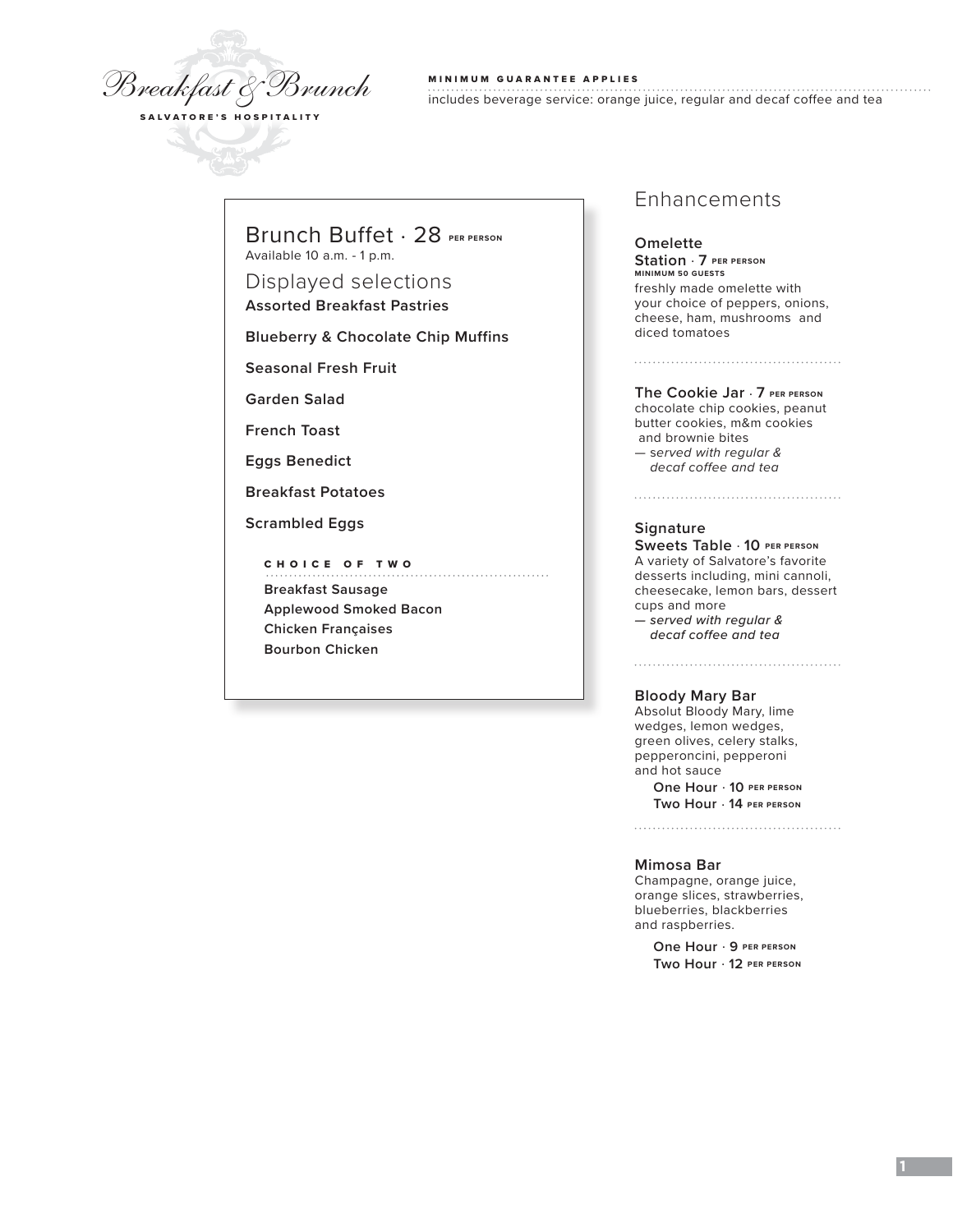

# First Course

### CHOICE OF ONE

**Italian Wedding Soup** 

#### **Minestrone soup**

**Fruit Cup**

**Classic Caesar Salad** fresh romaine lettuce with our homemade dressing and homemade croutons

#### **Fresh Garden Salad**

mixed greens, cucumber, shredded carrots and cherry tomatoes with a red-wine vinaigrette 

# Starch

| <b>CHOICE OF ONE</b>         |
|------------------------------|
| <b>Twice Baked Potato</b>    |
| <b>Roasted Potato Medley</b> |
| Mini Yukon Potatoes          |
| <b>Mashed Potatoes</b>       |
|                              |

# Vegetable

CHOICE OF ONE **Seasonal Vegetables Garlic Green Beans Seasoned Broccoli** 

#### MINIMUM GUARANTEE APPLIES

Includes bread and butter service **AVAILABLE 11 A.M. - 2 P.M.**

## Hot Entrées **SERVED BY OUR STAFF**

### CHOICE OF ONE

**5 oz Filet Mignon** . **33 PER PERSON** the most tender of all cuts, with Salvatore's demi-glace

**Prime Rib** . **29 PER PERSON** 8 oz boneless cut, served with au jus

**Seasoned Pork Chop** . **26 PER PERSON** breaded, baked and served with apple chutney

**Chicken Milanese** . **22 PER PERSON** panko breaded chicken with arugula, tomatoes, asiago, cucumber and white balsamic

**Bourbon Chicken** . **22 PER PERSON** grilled chicken breast served with our sweet bourbon glaze and garnished with fresh pineapple salsa

**Chicken Française** . **22 PER PERSON** seasoned chicken breast seared and then topped with a lemon sauce and garnished with fresh parsley.

**Chicken Parmigiana** . **22 PER PERSON** breaded chicken breast with tomatoes and marinara sauce topped with melted provolone served with rigatoni and red sauce

**Fresh Salmon** . **24 PER PERSON** served with a lemon herb sauce

**Salmon Pomodoro** . **24 PER PERSON** seasoned salmon with a roasted red pepper pomodoro

**Vegetable Napoleon** . **20 PER PERSON** eggplant, roasted red peppers, zucchini and yellow squash with balsamic glaze

**Eggplant Parmigiana** . **20 PER PERSON** breaded eggplant, marinara and mozzarella served with rigatoni and red sauce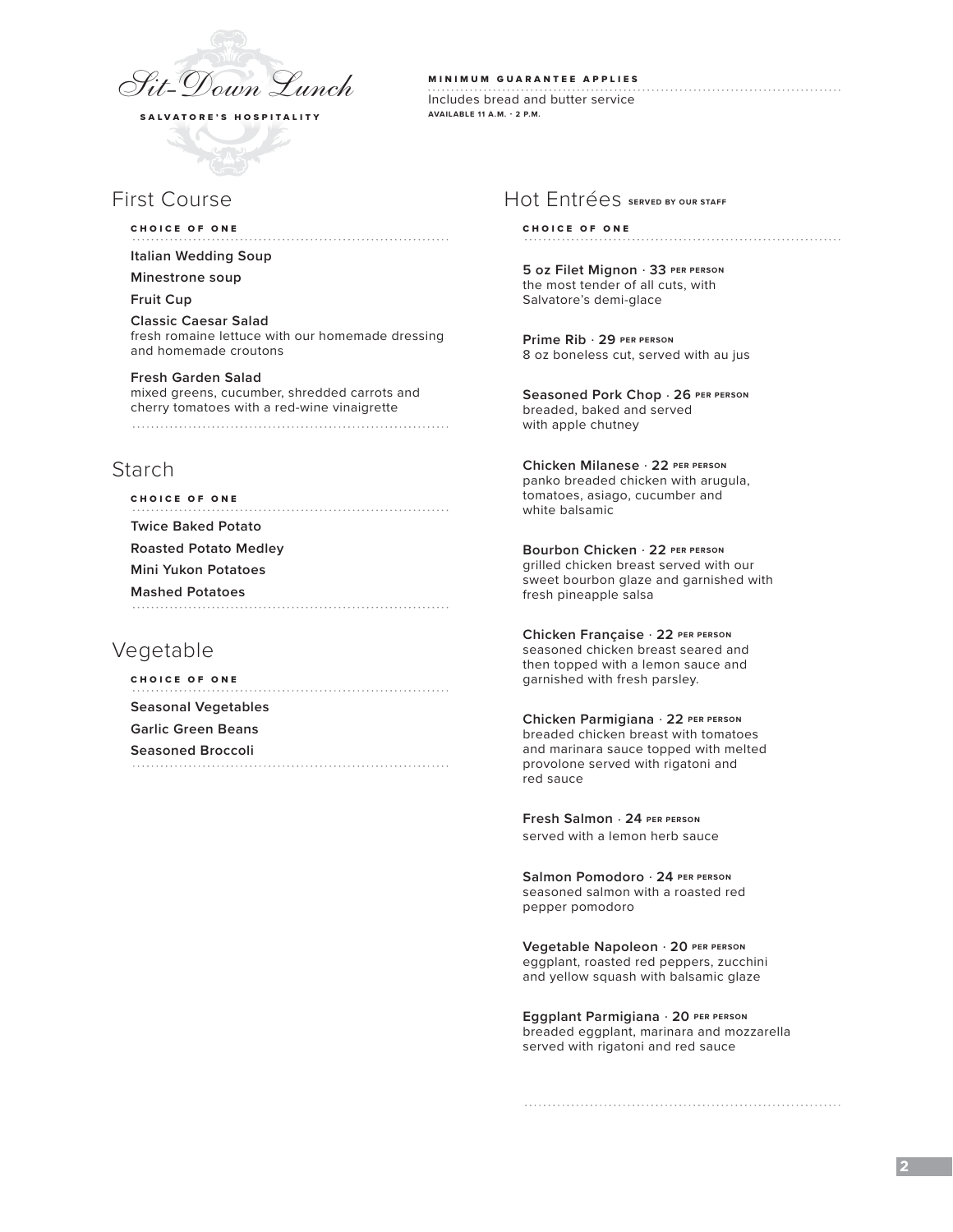

MINIMUM GUARANTEE APPLIES

Includes bread and butter service **AVAILABLE 11 A.M. - 2 P.M.**

# Hot Luncheon Buffet . 24 **PER PERSON**

Includes bread and butter service

### **Salad** CHOICE OF ONE

**Italian Wedding Soup Minestrone soup**

our homemade dressing and homemade croutons

**Fruit Cup Fresh Garden Salad Classic Caesar Salad** mixed greens, cucumber, shredded **FRESH CONSULTER FRESH ROMAINE CARRY CARRY CARRY CARRY CONSULTER CONSULTABLE CARRY CARRY CARRY CARRY CARRY CARRY CARRY CARRY CARRY CARRY CARRY CARRY CARRY CARRY CARRY CARRY CARRY CARRY CARRY CARRY CARRY CARRY CARRY CARRY C** 

### **Buffet Includes**

**Seasonal Vegetables Baked Rigatoni**

**Seasonal Fresh Fruit Whipped Mashed Potatoes**

### **Meats** CHOICE OF TWO

**Bourbon Chicken Meatballs Chicken Milanese Italian Sausage Chicken Parmigiana**

**Chicken Francaise Roast Beef Served With Rolls**

Add a third meat selection to your buffet . 3.50 **PER PERSON** 

# Enhancements

### **Breakfast**

**Pastries** . **4 PER PERSON** assorted danish and muffins displayed on a station or served on a platter to each table

### **Bloody Mary Bar**

Absolut Bloody Mary, lime wedges, lemon wedges, green olives, celery stalks, pepperoncini, pepperoni and hot sauce **One Hour** . **10 PER PERSON Two Hour** . **14 PER PERSON**

### **Mimosa Bar**

Champagne, orange juice, orange slices, strawberries, blueberries, blackberries and raspberries.

**One Hour** . **9 PER PERSON Two Hour** . **12 PER PERSON**

# Garden Buffet . 22 **PER PERSON**

### **Buffet Includes**

**Fresh Garden Salad Seasonal Fresh Fruit Italian Pasta Salad**

**Potato Salad Homemade Potato Chips**

# Wrap & Sandwich Platter CHOICE OF THREE

**Chicken Caesar Wrap Roasted Red Pepper Turkey Wrap Waldorf Chicken Salad Wrap Grilled Veggie And Hummus Wrap Roast Beef On Focaccia Classic Turkey On Italian Loaf**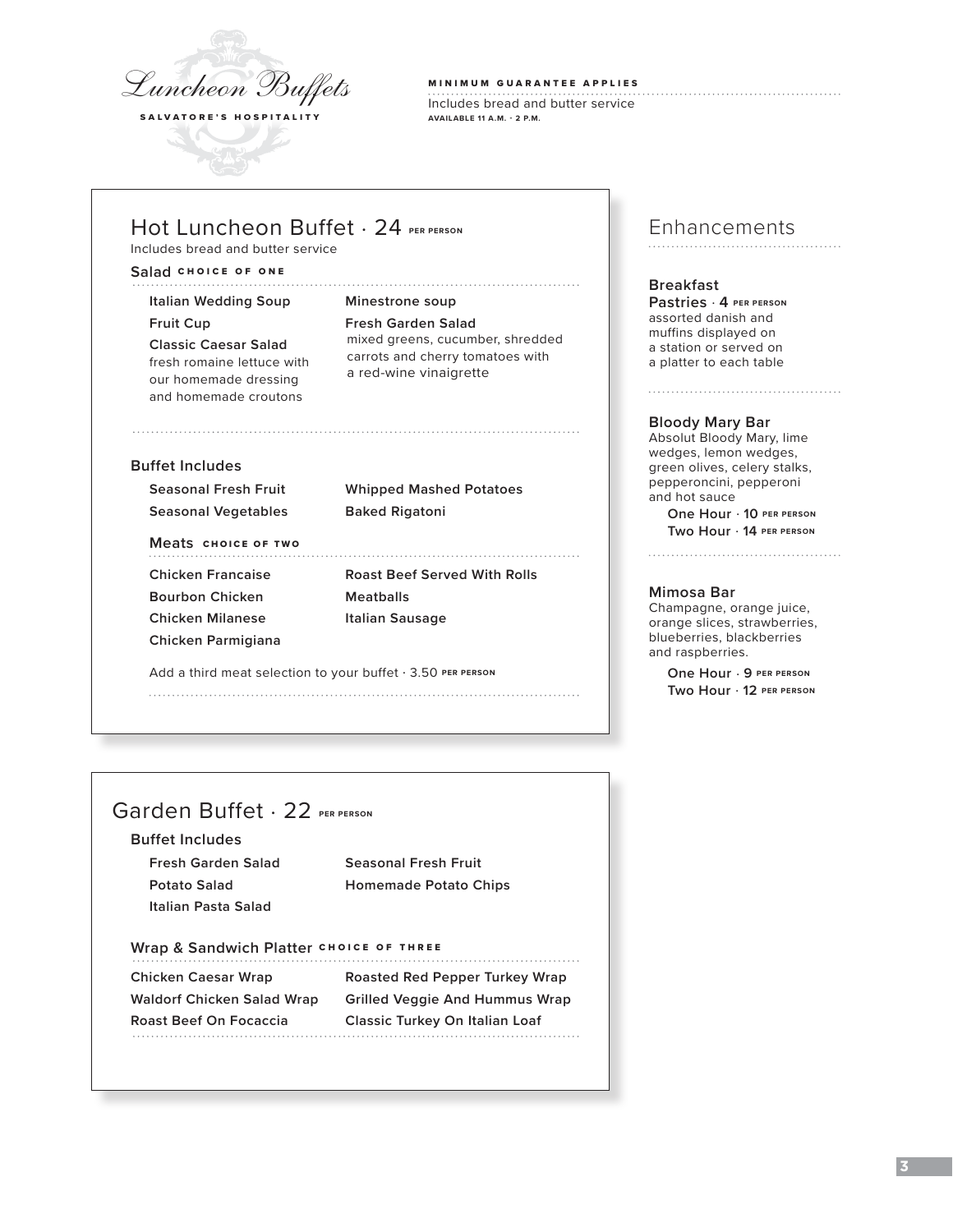

# Hors D'oeuvre Presentations

**Jumbo Shrimp Cocktail** . **300 PER DISPLAY** 100 jumbo shrimp served on ice and displayed with lemon wedges and cocktail sauce

### **Bruschetta Bar** . **5 PER PERSON**

Salvatore's olive tapenade, classic bruschetta and caprese bruschetta served with baked brie, crostini and fresh Italian bread

### **Imported and**

**Domestic Cheese & Fruit** . **7 PER PERSON** A variety of cheese selected by our chef, served with crackers and crostinis and displayed with seasonal fruit.

**Antipasto Board** . **9 PER PERSON** Italian cured meats, imported and domestic cheeses, roasted red peppers and olives served with crackers and crostini

### **Crudité Display** . **5 PER PERSON**

celery, carrots, zucchini, yellow squash, red pepper and broccoli served with our roasted vegetable dip, garlic hummus and pita

#### **Signature Breads** . **12 PER LOAF**

Our homemade signature breads are cut into 8 pieces and can be added to your hors d'oeuvre display or to your table service with the first course.

**Spinach, Sausage, Bruschetta, Garlic With Melted Cheese, 1/2 Spinach & 1/2 Sausage**

#### **Flatbreads** . **15 PER FLATBREAD**

Our flaltbreads are cut into 8 pieces and are a great addition to your hors d'oeuvres display or to your table service with the first course.

FLATBREAD SELECTIONS:

**Our Margarita**  fresh mozzarella, red sauce, basil

**Crumbled Meatball**  meatball, parsley, fresh mozzarella, red sauce, arugula

# **Caramelized Bleu** olive oil, caramelized onions, crumbled bleu cheese, mascarpone cheese, parsley

# Hot Hors D'oeuvres

per piece - order minimum 50

**Crab Cakes** . **3.50** 

**Bacon Wrapped Scallops** . **3.75**

**Clams Casino** . **2.25**

**Stuffed Mushroom Caps** . **2.25**

**Artichokes Francaise** . **2.25**

**Fried Lobster Mac-N-Cheese Spoons** . **3.25**

**Loaded Baked Potato Bites** . **2.50**

**Fried Chicken Bites with Honey** . **2.75**

**Baguette With Brie, Pear and Balsamic** . **2.50**

**Sundried Tomato Baguette with Brie** . **2.25**

Cold hors d'oeuvres per piece - order minimum 50

**Jumbo Shrimp Cocktail Shooters** . **8**

**Roasted Garlic Hummus Cups** . **2.25**

**Beef on Weck Crostini** . **2.25**

**Avocado Toast** . **2.25**

**Heirloom Caprese Skewers** . **2.50**

**Waldorf Chicken Salad Bites** . **2.50** 

**Antipasto Skewers** . **2.75** 

**Melon Balls with Prosciutto** . **2.75**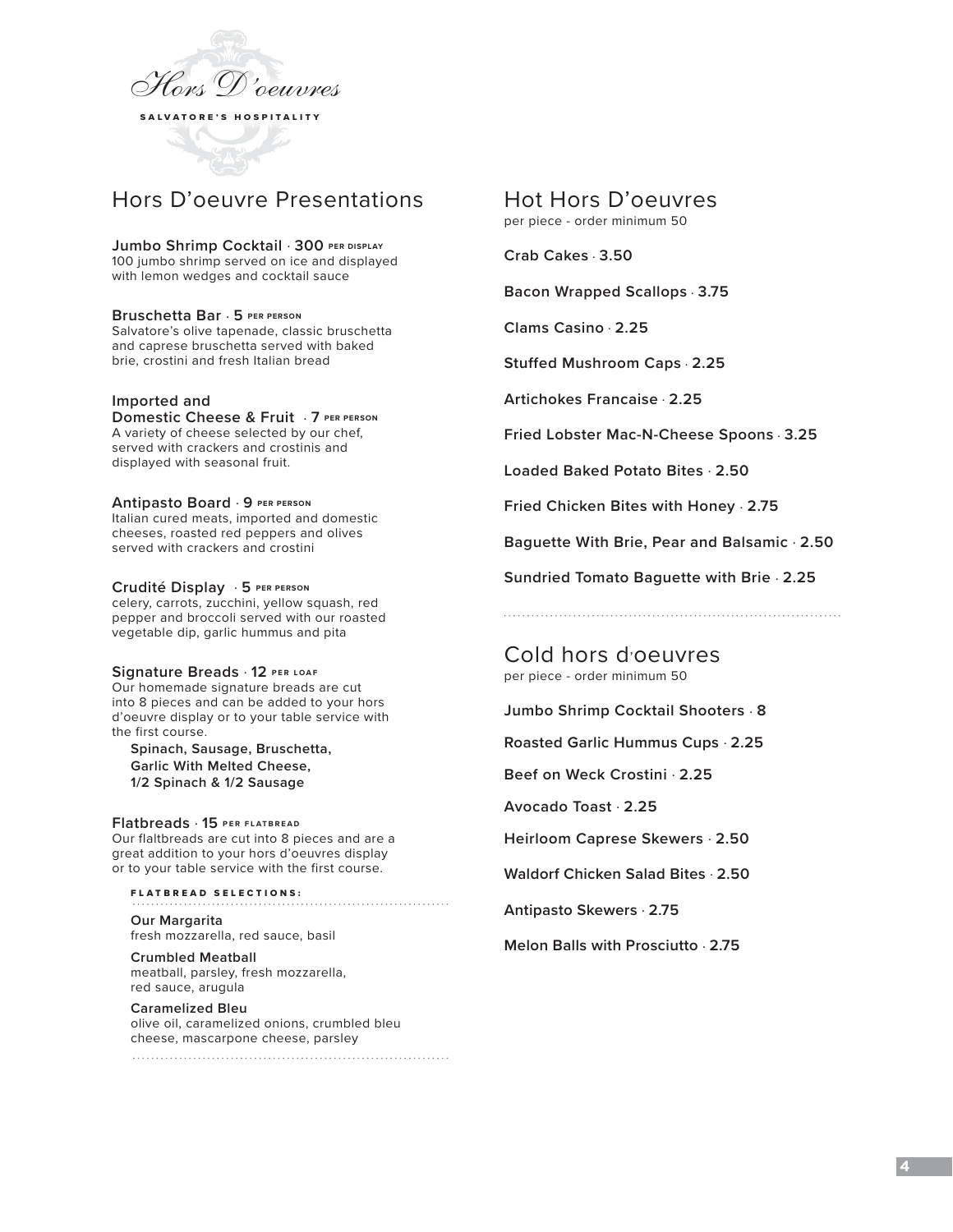

# Regular Bar **PER PERSON**

Includes beer and wine selections with the following spirits

# Spirits

| 7 Crown                |
|------------------------|
| Captain Morgan         |
| Jim Beam               |
| <b>Conciere Silver</b> |
|                        |

# Bottled Beer

| CHOOSE TWO               |                  |                    |
|--------------------------|------------------|--------------------|
| <b>Michelob Ultra</b>    | Coors Light      | <b>Labatt Blue</b> |
| <b>Labatt Blue Light</b> | <b>Budweiser</b> | <b>Bud Light</b>   |

# Wine Selections

| Merlot                    |                   |                |
|---------------------------|-------------------|----------------|
| <b>Cabernet Sauvignon</b> | <b>HOURS</b>      | <b>REGULAR</b> |
| Riesling                  | <b>TWO HOUR</b>   | 20.50          |
| <b>Pinot Grigio</b>       | <b>THREE HOUR</b> | 24.00          |
| Chardonnay                | <b>FOUR HOUR</b>  | 27.50          |
| Moscato                   | <b>FIVE HOUR</b>  | 31.00          |
| <b>Sauvignon Blanc</b>    |                   |                |

# Premium Bar **PER PERSON**

Includes the full Regular Bar with the following upgrades

| <b>Grey Goose</b>       |                   | <b>PREMIUM</b> |
|-------------------------|-------------------|----------------|
| Crown Royal             | <b>HOURS</b>      |                |
| <b>Bacardi</b>          | <b>TWO HOUR</b>   | 28.50          |
| Captain Morgan          | <b>THREE HOUR</b> | 33.25          |
|                         | <b>FOUR HOUR</b>  | 38.00          |
| <b>Tanguerey</b>        |                   |                |
| <b>Woodford Reserve</b> | <b>FIVE HOUR</b>  | 42.75          |
| Johnny Walker Black     |                   |                |
| <b>Patron Silver</b>    |                   |                |

# Bottle Service **PER BOTTLE**

Upgrade your regular bar with premium brands. Some popular upgrades are listed below. Alternative options are available upon request.

**Woodford Reserve Bourbon** . **120**

**Johnny Walker Black Scotch** . **150**

**Crown Royal Whiskey** . **100**

**Jack Daniel's Whiskey** . **95**

**Tito's Vodka** . **90**

**Kettle One Vodka** . **95**

**Grey Goose Vodka** . **110**

**Hendricks Gin** . **95**

# Beer, Wine & Soda Bar

| Wine Selections        |                           |
|------------------------|---------------------------|
| Merlot                 | <b>Cabernet Sauvignon</b> |
| Riesling               | <b>Pinot Grigio</b>       |
| Chardonnay             | Moscato                   |
| <b>Sauvignon Blanc</b> |                           |
|                        |                           |

# Bottled Beer

**Coors Light Labatt Blue** 

| <b>HOURS</b>      |       |
|-------------------|-------|
| <b>TWO HOUR</b>   | 18.50 |
| <b>THREE HOUR</b> | 21.50 |
| <b>FOUR HOUR</b>  | 24.50 |
| <b>FIVE HOUR</b>  | 27.50 |

# Wine With Dinner 7.50 PER PERSON

A selection of two Italian | Prime signature wines served with dinner

CHOOSE TWO 

| <b>WHITE</b>      |                           |
|-------------------|---------------------------|
| Chardonnay        | Sauvignon Blanc           |
| Moscato           | <b>Pinot Grigio</b>       |
| Sauvignon Blanc   | Riesling                  |
| RED               |                           |
| <b>Pinot Noir</b> | <b>Cabernet Sauvignon</b> |

| Merlot | <b>Zindfandel</b> |  |
|--------|-------------------|--|
|        |                   |  |

# Champagne Toast . **<sup>3</sup> PER PERSON**

### Punch **PER GALLON**

| Fruit · 30     | Wine $.40$         |
|----------------|--------------------|
| Mimosa · 50    | Sangria $\cdot$ 60 |
| Champagne · 45 |                    |

# Soda Bar

**Two Hour** . **6 PER PERSON Three Hour** . **7 PER PERSON Four Hour** . **8 PER PERSON**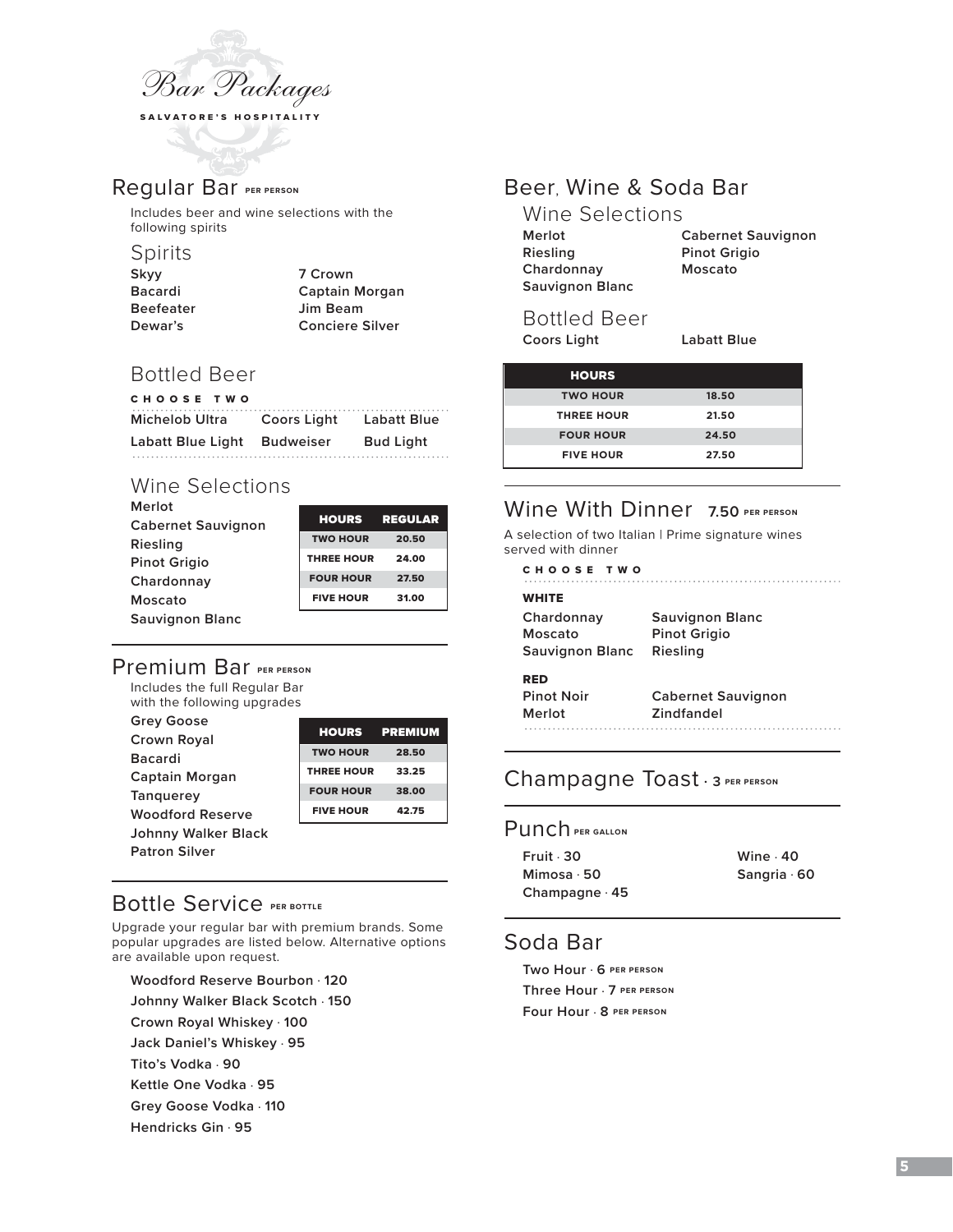

# First Course

#### CHOICE OF ONE

**Italian Wedding Soup** 

**Minestrone soup**

**Fruit Cup**

**Classic Caesar Salad** fresh romaine lettuce with our homemade dressing and homemade croutons

#### **Fresh Garden Salad**

mixed greens, cucumber, shredded carrots and cherry tomatoes with a red-wine vinaigrette 

# Starch

CHOICE OF ONE

**Twice Baked Potato**

**Roasted Potato Medley**

**Mini Yukon Potatoes**

**Mashed Potatoes** 

# Vegetable

CHOICE OF ONE **Seasonal Vegetables**

**Garlic Green Beans**

**Seasoned Broccoli**

SERVED BY OUR STAFF Includes bread and butter service

# Second Course

CHOICE OF THREE

**7 oz Filet Mignon** . **45 PER PERSON** the most tender of all cuts, with Salvatore's demi-glace

**9 oz Filet Mignon** . **49 PER PERSON** the most tender of all cuts, topped with Salvatore's steak butter

**8 oz Prime Rib** . **34 PER PERSON** boneless cut served with au jus

**12 oz Prime Rib** . **39 PER PERSON** boneless cut served with au jus

**New York Strip Steak** . **42 PER PERSON** 10 oz hand cut boneless steak topped with Salvatore's steak butter

**Seasoned Pork Chop** . **30 PER PERSON** breaded, baked and served with apple chutney

**Chicken Française** . **29 PER PERSON** seasoned chicken breast seared and then topped with a lemon sauce and garnished with fresh parsley

**Bourbon Chicken** . **29 PER PERSON** grilled chicken breast served with our sweet bourbon glaze and garnished with fresh pineapple

**Chicken Milanese** . **29 PER PERSON** panko breaded chicken with arugula, tomatoes, asiago, cucumber and white balsamic

**Chicken Parmigiana** . **29 PER PERSON** Breaded chicken breast, marinara and mozzarella served with rigatoni and red sauce

**Tuscan Chicken** . **32 PER PERSON** french chicken breast seasoned with garlic, sage, rosemary, kosher salt and ground pepper

**Chicken Florentine** . **32 PER PERSON** spinach and cheese stuffed chicken with a sundried tomato chardonnay sauce

**Fresh Salmon** . **32 PER PERSON** served with a lemon herb sauce

**Salmon Pomodoro** . **30 PER PERSON** seasoned salmon with a roasted red pepper pomodoro

**Pesto Halibut** . **47 PER PERSON** wild caught halibut, roasted with basil pesto

**Eggplant Parmigiana** . **28 PER PERSON** breaded eggplant, marinara and mozzarella served with rigatoni and red sauce

**Vegetable Napoleon** . **28 PER PERSON** eggplant, roasted red peppers, zucchini and yellow squash with balsamic glaze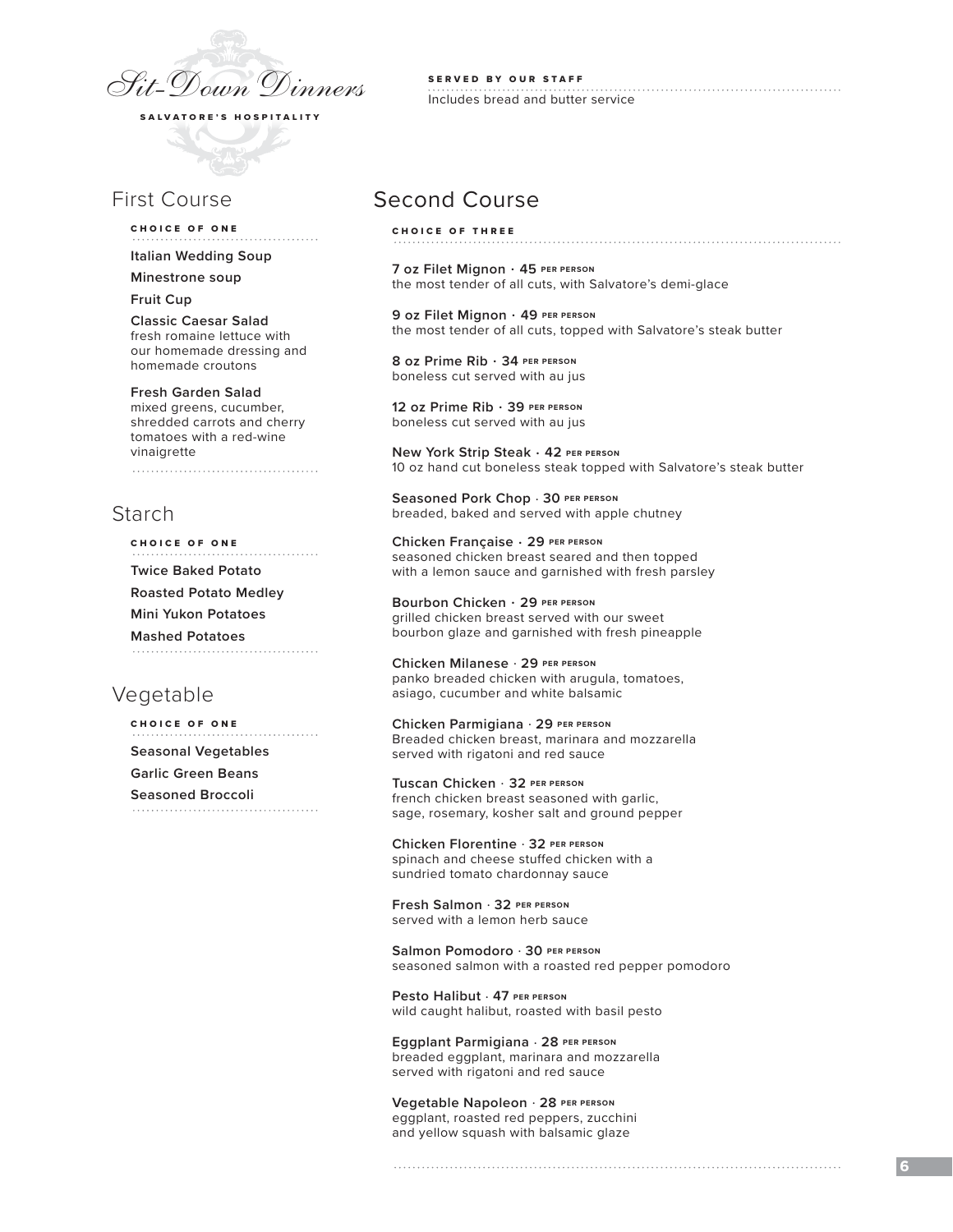

First Course

CHOICE OF ONE

**Italian Wedding Soup Minestrone soup**

**Fruit Cup**

# Second Course

CHOICE OF ONE

**Classic Caesar Salad** fresh romaine lettuce with our homemade dressing and homemade croutons

**Fresh Garden Salad**  mixed greens, cucumber, shredded carrots and cherry tomatoes with a red-wine vinaigrette 

# Starch

CHOICE OF ONE **Twice Baked Potato Roasted Potato Medley Mini Yukon Potatoes Mashed Potatoes**

# Vegetable

CHOICE OF ONE **Seasonal Vegetables Garlic Green Beans Seasoned Broccoli**

*\$39* **PER GUEST**SERVED BY OUR STAFF . . . . . . . . . . . Includes bread and butter service

# Dual Entrée

### **A Plated Combination**

**Chateaubriand** sliced tenderloin of filet

AND A CHOICE OF ONE OF THE FOLLOWING

**Chicken Française** seasoned chicken breast seared and then topped with a lemon sauce and garnished with fresh parsley

### **Chicken Milanese**

panko breaded chicken with arugula, tomatoes, asiago, cucumber and white balsamic

Entrée upgrades:

**Tuscan Chicken** . **4 PER PERSON** french chicken breast seasoned with garlic, sage, rosemary, kosher salt, and ground pepper

**Fresh Salmon** . **4 PER PERSON** served with a lemon herb sauce

**Pesto Halibut** . **8 PER PERSON** wild caught halibut, roasted with basil pesto

**5 oz Filet Mignon** . **8 PER PERSON** the most tender of all cuts, topped

with Salvatore's demi-glace

**4 oz Lobster Tail** . **Market Price**

# Additional Courses

Pasta Course **(SERVED AFTER SALAD COURSE) Rigatoni Marinara** . **3 PER PERSON Ravioli With Tuscan Garlic Cream** . **5 PER PERSON**

**Rigatoni Bolognese** . **5 PER PERSON**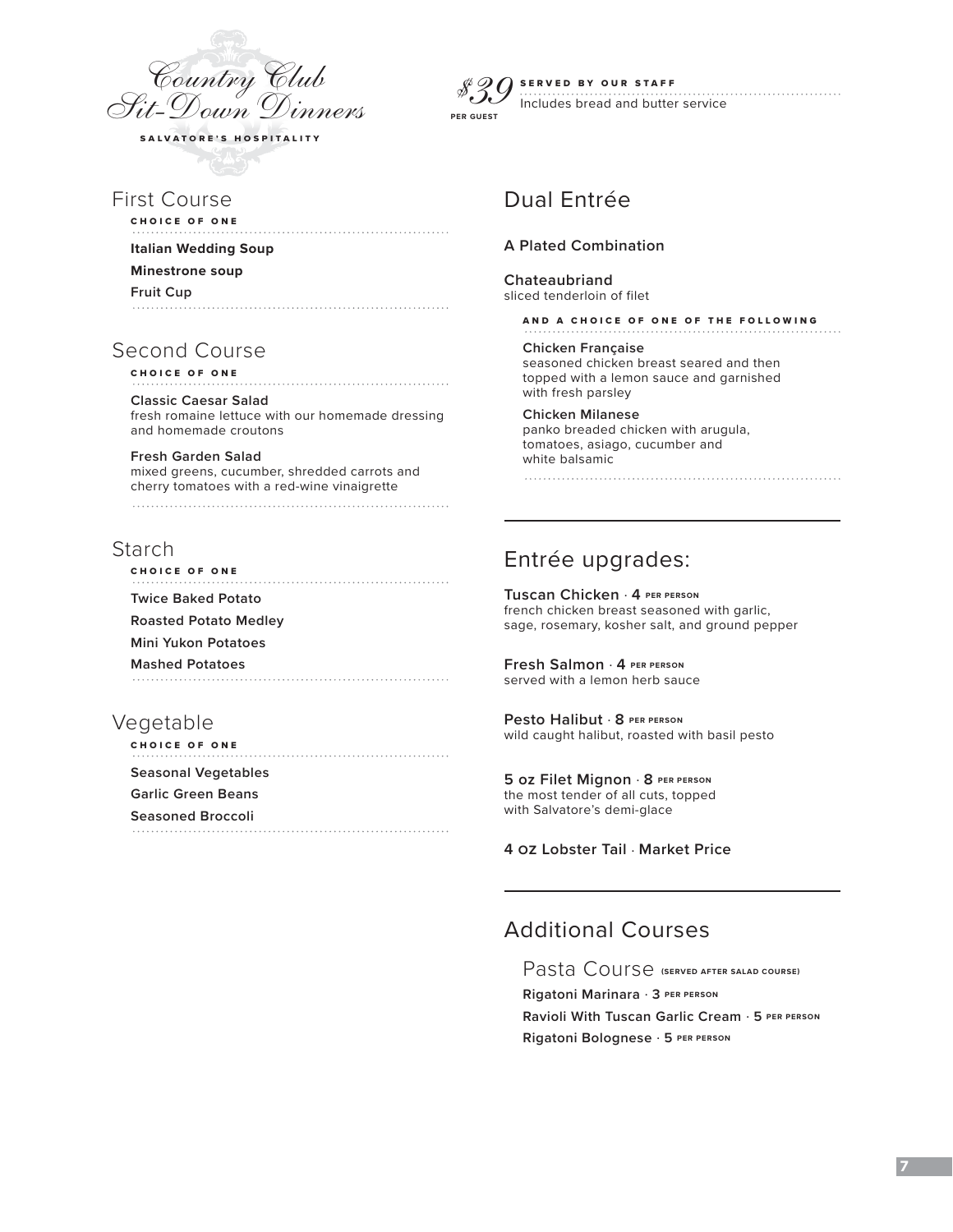



### MINIMUM GUARANTEE APPLIES

Includes bread and butter service

### First Course **INDIVIDUALLY SERVED**

### CHOICE OF ONE

**Italian Wedding Soup** 

#### **Minestrone soup**

**Fruit Cup**

### Second Course **INDIVIDUALLY SERVED**

CHOICE OF ONE 

#### **Classic Caesar Salad** fresh romaine lettuce with our homemade dressing and homemade croutons

**Fresh Garden Salad**  mixed greens, cucumber, shredded carrots and cherry tomatoes with a red-wine vinaigrette 

# Buffet Includes

**Seasonal Vegetables**

**Mashed Potatoes**

**Italian Meatballs In Our House-Made Marinara**

**Baked Rigatoni**

**Chicken Selection** CHOICE OF ONE

**Chicken Francaise Chicken Milanese**

**Bourbon Chicken Chicken Parmigiana**

# **Carving Station**

CHOICE OF ONE **Top Round Of Beef** 

**with Horseradish and Au Jus**

**Roasted French Turkey** 

### Upgraded Carving Station entree selection will replace top round of beef

**Prime Rib** . **6 PER PERSON**

**Rack of Lamb** . **6 PER PERSON**

**Beef Tenderloin** . **9 PER PERSON**

# Additional Meat

**Selections** each entree selection will be added to your buffet presentation

**Broiled White Fish** . **3.50 PER PERSON** served with a white wine butter sauce

**Tuscan Chicken** . **6 PER PERSON** french chicken breast seasoned with garlic, sage, rosemary, kosher salt and ground pepper

**Fresh Salmon** . **6 PER PERSON** served with a lemon herb sauce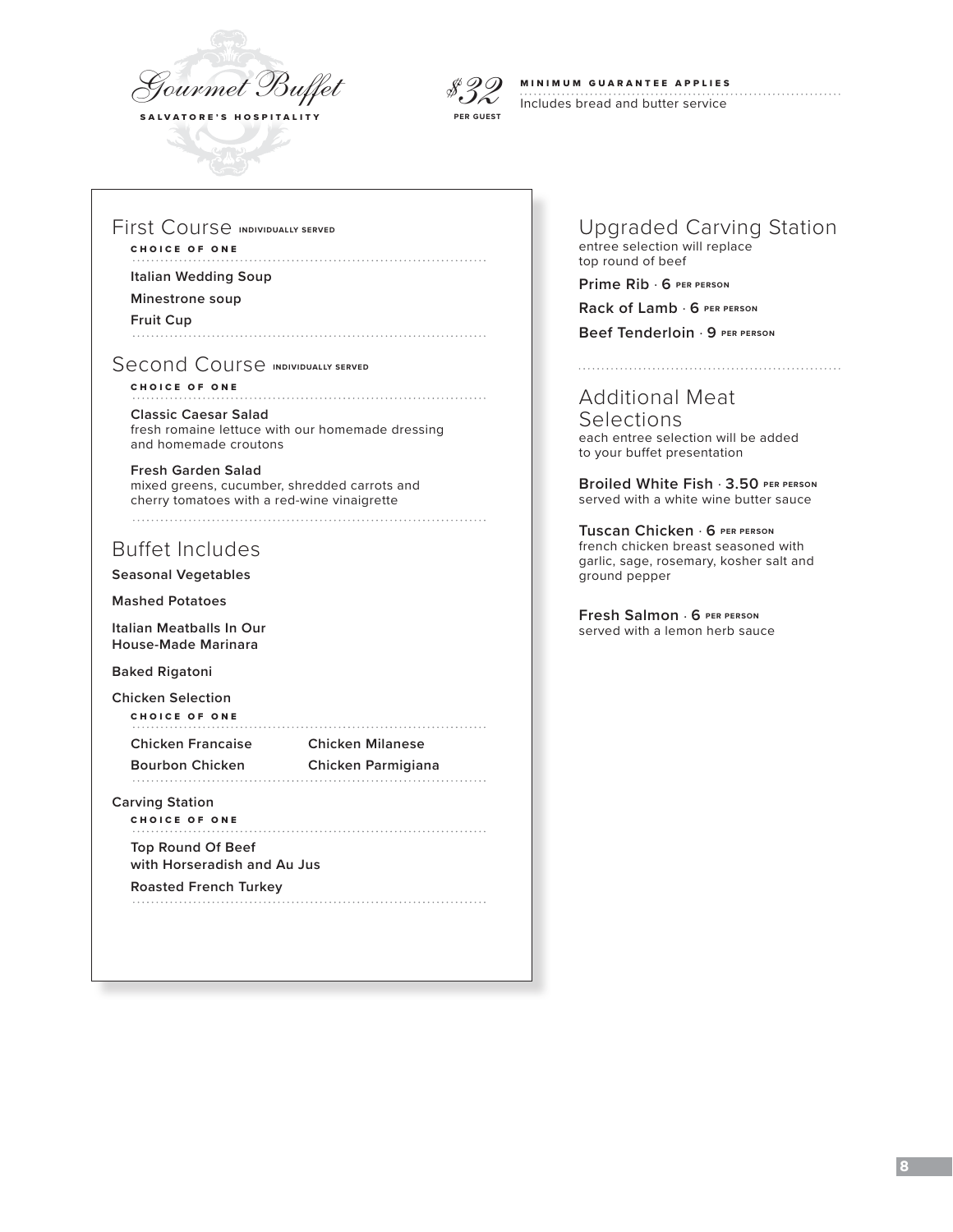



# MINIMUM GUARANTEE APPLIES

Includes bread and butter service

### First Course **INDIVIDUALLY SERVED**

# CHOICE OF ONE

**Italian Wedding Soup** 

### **Minestrone soup**

**Fruit Cup**

## Second Course **INDIVIDUALLY SERVED**

#### CHOICE OF ONE **Classic Caesar Salad** fresh romaine lettuce with our homemade dressing and

homemade croutons

**Fresh Garden Salad**  mixed greens, cucumber, shredded carrots and cherry tomatoes with a red-wine vinaigrette 

# Buffet Includes

**Roasted Marinated Vegetables:**  Eggplant, Yellow Squash And Bell Pepper, Hummus And Pita

#### **Seasonal Vegetables**

**Twice Baked Potato**

**Italian Sausage With Peppers And Onions**

**Tuscan Chicken**

**Pasta Station**

CHOICE OF TWO

**Baked Rigatoni** 

**Farfalle Fra Diavlo**

**Rigatoni With Garlic Cream**

**Three Cheese Baked Macaroni**

### **Carving Station**

**Beef Tenderolin**

# Additional Meat

### Selections each entree selection will be added

to your buffet presentation

**Broiled White Fish** . **3.50 PER PERSON** served with a white wine butter sauce

**Fresh Salmon** . **6 PER PERSON** served with a lemon herb sauce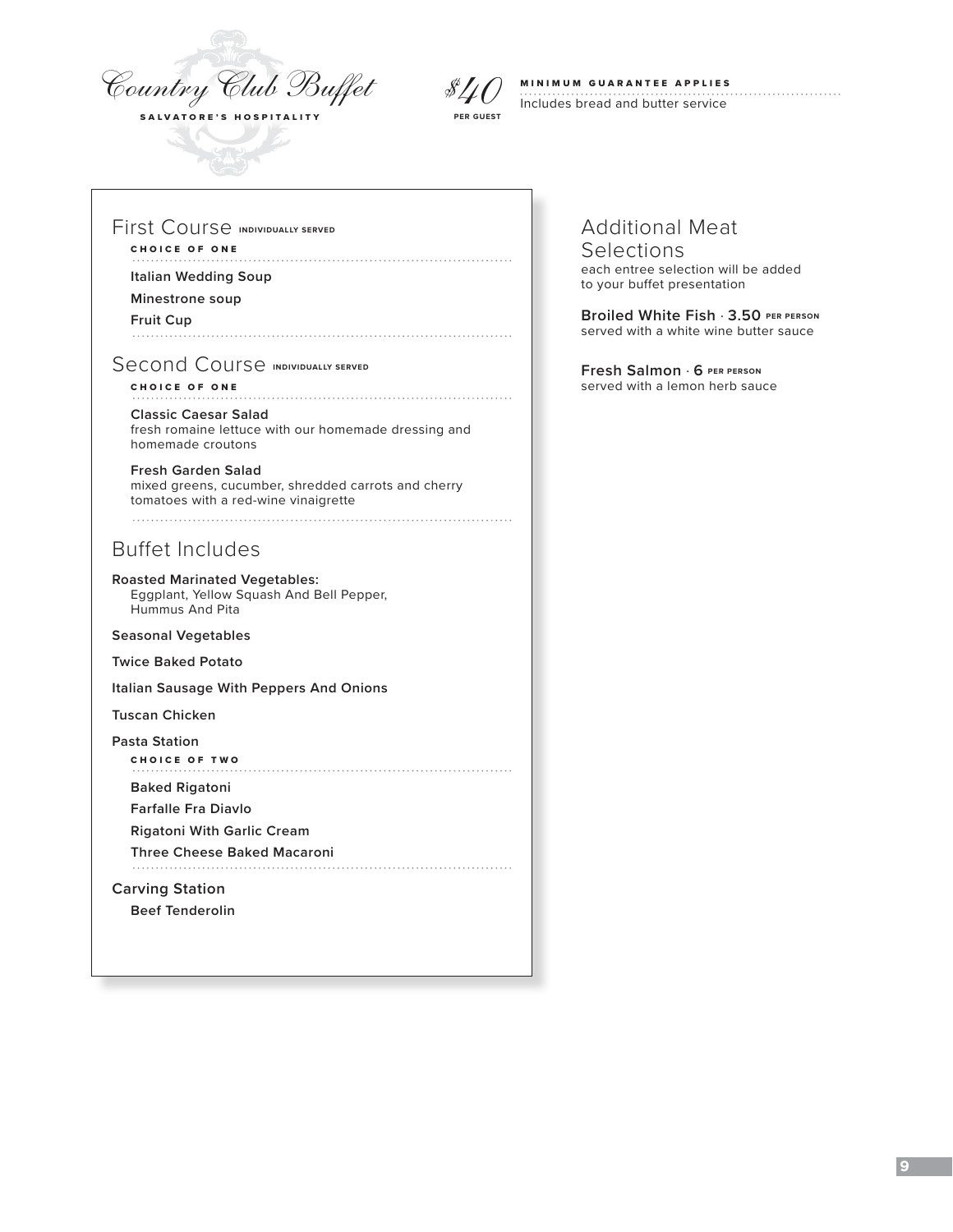*Emerald Package*



**PER GUEST**

MINIMUM GUARANTEE APPLIES *\$8450*

# Hors D'oeuvre Display

#### **Bruschetta Bar**

Salvatore's olive tapenade, classic bruschetta and caprese bruschetta served with baked brie, crostini and fresh Italian bread 

# Dinner Service

### Soup

### CHOICE OF ONE **Italian Wedding Soup Minestrone soup Fruit Cup**

# Salad

## CHOICE OF ONE

**Classic Caesar Salad** fresh romaine lettuce with our homemade dressing and homemade croutons

### **Fresh Garden Salad**

mixed greens, cucumber, shredded carrots and cherry tomatoes with a red-wine vinaigrette 

# Buffet Includes

**Seasonal Vegetables**

**Mashed Potatoes** 

**Baked Rigatoni**

**Italian Meatballs In Our House-Made Marinara**

**Chicken Selection**

| CHOICE OF ONE            |                         |
|--------------------------|-------------------------|
| <b>Chicken Francaise</b> | <b>Chicken Milanese</b> |
| <b>Bourbon Chicken</b>   | Chicken Parmigiana      |
|                          |                         |

### **Carving Station**

CHOICE OF ONE **Top Round Of Beef with Roasted French Turkey Horseradish and Au Jus**

# Dessert

Your wedding cake cut and served to your guests with coffee and tea

# Late Night Station

 displayed 60 minutes after dinner. Served with regular and decaf coffee and tea

### CHOOSE ONE

**The Cookie Jar** chocolate chip cookies, peanut butter cookies, m&m cookies and brownie bites

**Hot Pretzel Station**  Soft pretzels with honey mustard sauce and cheese dip

# Beverage Service

#### **Four Hour Regular Bar Package** extended bar service to head table throughout dinner

**Champagne Toast for all of your guests**

**Wine With Dinner** a selection of 2 Italian | Prime signature wines served with dinner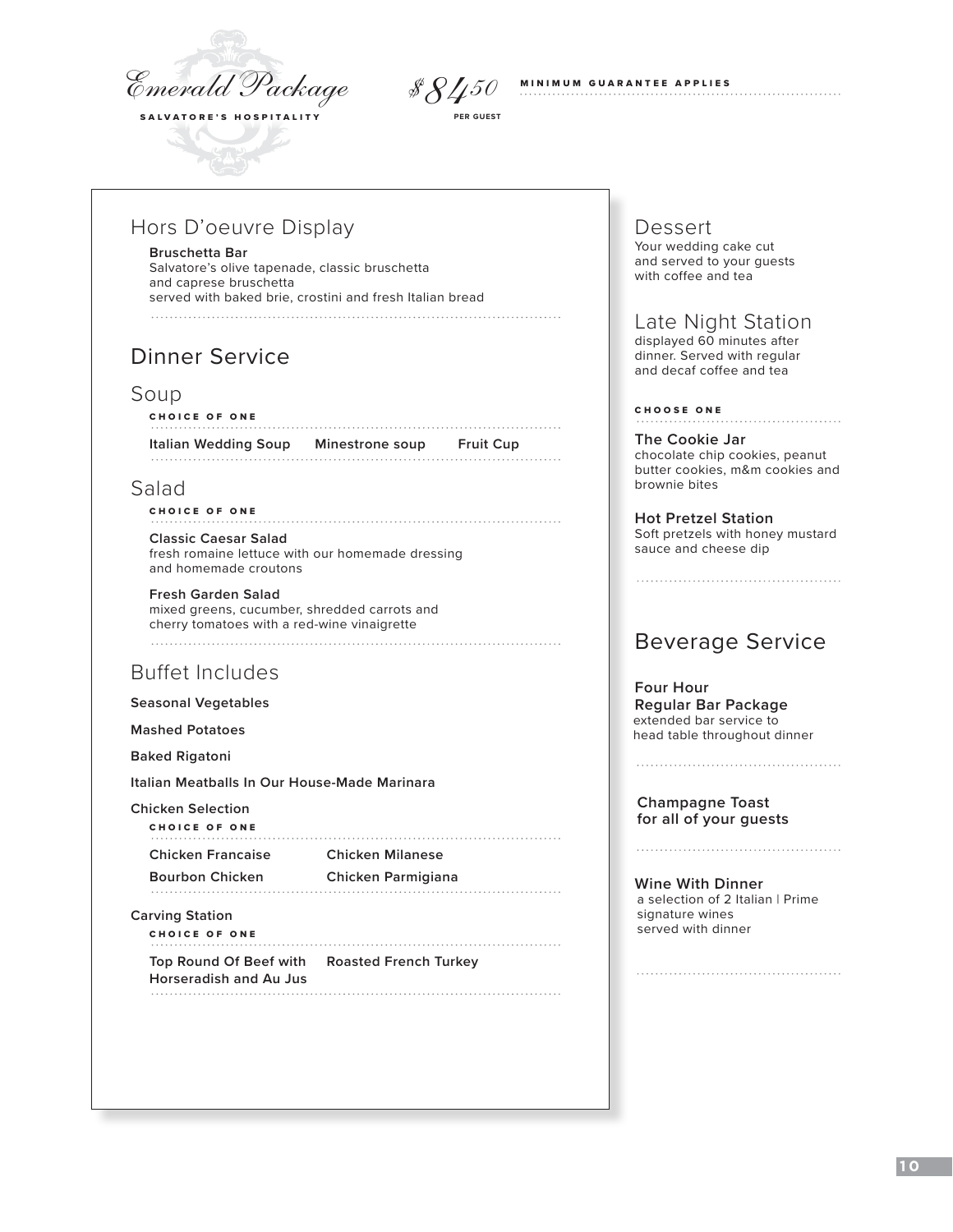# *Radiant Wedding Package*

# Hors D'oeuvre Display

SALVATORE'S HOSPITALITY

**Imported And Domestic Cheese & Fruit** a variety of cheese selected by our chef, served with crackers and crostinis and displayed with seasonal fruit

# Dinner Service

### Soup

#### CHOICE OF ONE

**Italian Wedding Soup Minestrone soup Fruit Cup** 

# Salad

### CHOICE OF ONE

**Classic Caesar Salad** fresh romaine lettuce with our homemade dressing and homemade croutons

### **Fresh Garden Salad**

mixed greens, cucumber, shredded carrots and cherry tomatoes with a red-wine vinaigrette 

# Dual Entrée

A Plated Combination of sliced tenderloin of filet

and one of the following

### CHOICE OF ONE

**Chicken Française** seasoned chicken breast seared and then topped with a lemon sauce and garnished with fresh parsley

### **Chicken Milanese**

panko breaded chicken with arugula, tomatoes, asiago, cucumber and white balsamic

# Starch

CHOICE OF ONE **Twice Baked Potato Roasted Potato Medley Mini Yukon Potatoes Mashed Potatoes**

# Vegetable

CHOICE OF ONE 

**Seasoned Broccoli**

**Seasonal Vegetables Garlic Green Beans**

# DessertYour wedding cake cut and

MINIMUM GUARANTEE APPLIES *\$9450* **PER GUEST**

served to your guests with coffee and tea 

# Beverage Service

 **Four Hour Regular Bar Package** extended bar service to head table throughout dinner

**Champagne Toast for all of your guests**

### **Wine With Dinner**

a selection of 2 Italian | Prime signature wines served with dinner

# Late Night Station

 displayed 60 minutes after dinner. Served with regular and decaf coffee and tea

CHOOSE ONE

**Cider & Donuts** hot apple cider with a variety of Paula's doughnut holes

**Pizza Party** Margherita flatbread, crumbled meatball flatbread, french fries, celery and bleu cheese 

# Entrée Upgrades

**Tuscan Chicken** . **4 PER PERSON** french chicken breast seasoned with garlic, sage, rosemary, kosher salt, and ground pepper

**Pesto Halibut** . **8 PER PERSON** wild caught halibut, roasted with basil pesto

**5 oz Filet Mignon** . **8 PER PERSON** the most tender of all cuts with Salvatore's demi-glace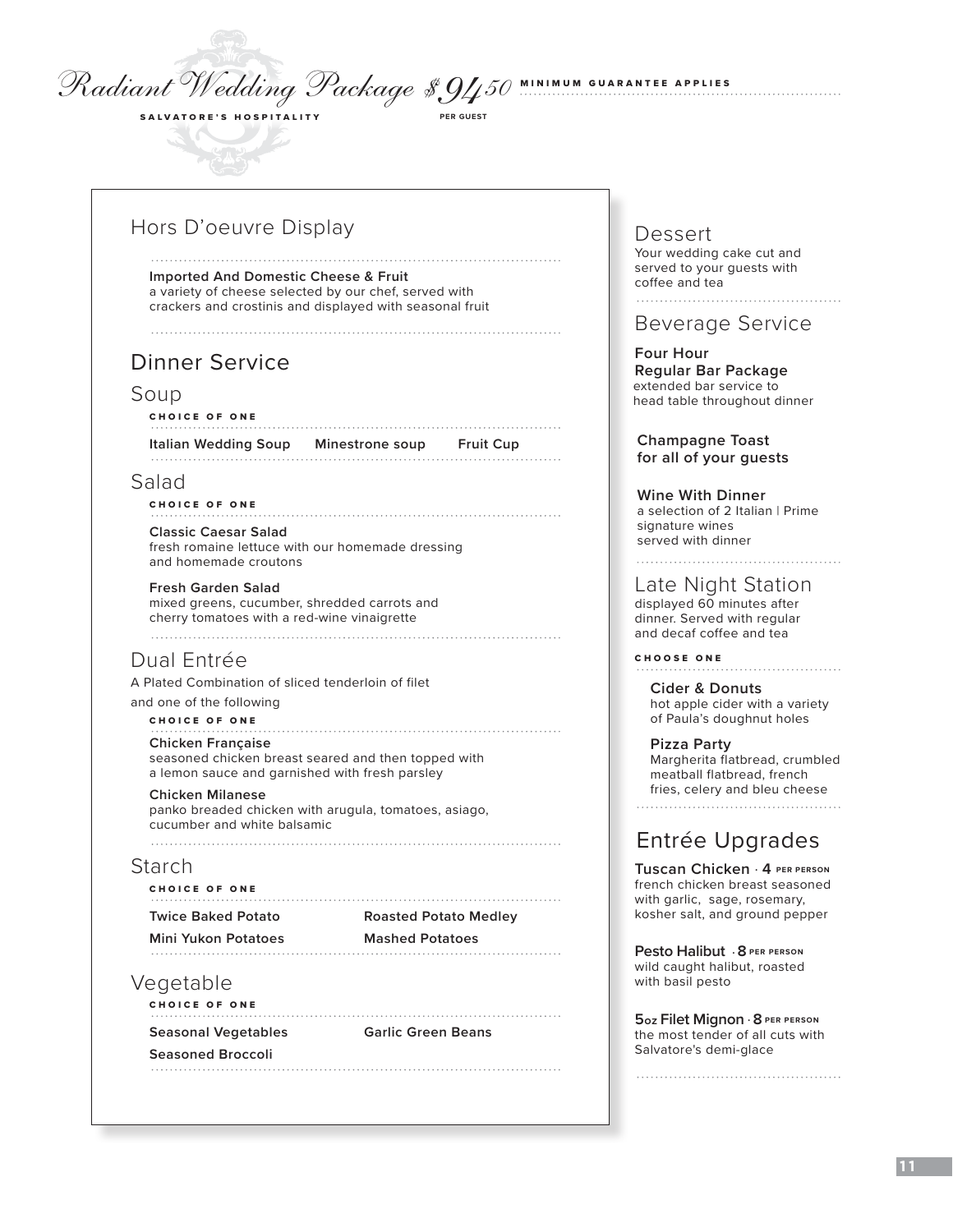*Marquise Package* SALVATORE'S HOSPITALITY



# Hors D'oeuvre Display

CHOICE OF ONE

**Imported And Domestic Cheese With Seasonal Fresh Fruit**

**Antipasto Board**

# Passed Hors D'oeuvres

CHOICE OF TWO

**Stuffed Mushroom Caps Loaded Baked Potato Bites**

**Avocado Toast Heirloom Caprese Skewers**

**Beef On Weck Crostini Roasted Garlic Hummus Cups**

# Dinner Service

includes bread and butter service

# First Course

CHOICE OF ONE 

**Italian Wedding Soup Minestrone Soup Fresh Fruit Cup**

# Second Course

CHOICE OF ONE

**Classic Caesar Salad** fresh romaine lettuce with our homemade dressing and homemade croutons

### **Fresh Garden Salad**

 mixed greens, cucumber, shredded carrots and cherry tomatoes with a red-wine vinaigrette

# Dual Entrée

A Plated Combination of 5 oz filet mignon and one of the following

CHOICE OF ONE

#### **Chicken Française**

 seasoned chicken breast seared and then topped with a lemon sauce and garnished with fresh parsley

### **Chicken Milanese**

 panko breaded chicken with arugula, tomatoes, asiago, cucumber and white balsamic

# Starch

CHOOSE ONE **Twice Baked Potato Roasted Potato Medley Mini Yukon Potatoes Mashed Potatoes**

# Vegetable

CHOOSE ONE

**Seasonal Vegetable**

**Garlic Green Beans**

**Seasoned Broccoli** 

# Dessert

 your wedding cake cut and served to your guests with coffee and tea

# Late Night Station

 displayed 60 minutes after dinner. Served with regular and decaf coffee and tea

CHOOSE ONE

**Cider & Donuts** hot apple cider with a variety of Paula's doughnut holes

**Pizza Party** Margherita flatbread, crumbled meatball flatbread, french fries, celery and bleu cheese

# Beverage Service

 **Four Hour Premium Bar Package** extended bar service to head table throughout dinner 

**Champagne Toast for all of your guests**

#### **Wine With Dinner**

a selection of 2 Italian | Prime signature wines served with dinner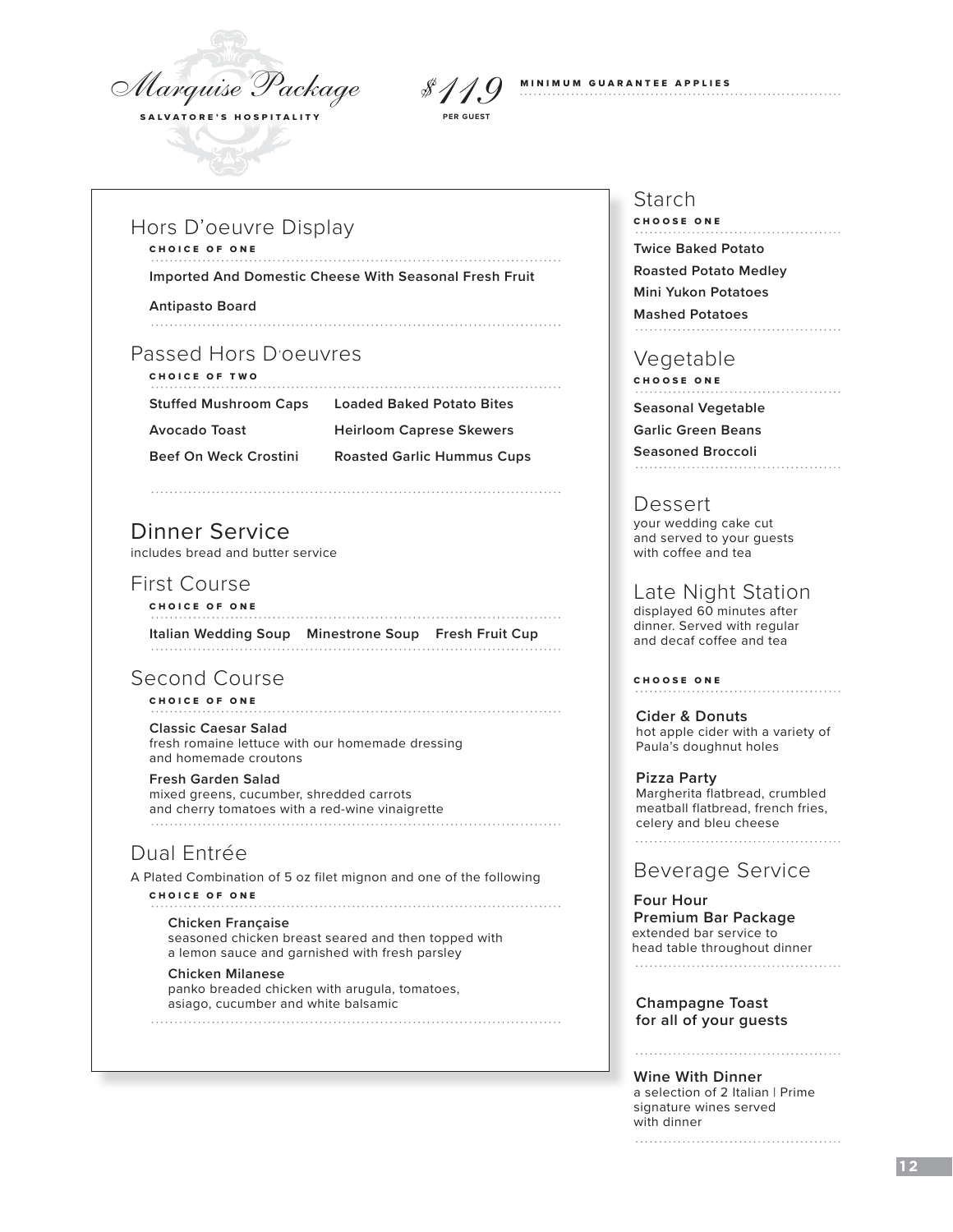

### MINIMUM OF 50 GUESTS

Choose a minimum of 4 stations. All stations are displayed for 90 minutes

#### **Salad Station** . **8 PER PERSON**  choose a variety of 2 salads to be displayed on small plates and served to your guests

CHOICE OF TWO SALADS:

**Classic Caesar Salad** fresh romaine lettuce with our homemade dressing and homemade croutons

**Fresh Garden Salad** mixed greens, cucumber, shredded carrots and cherry tomatoes with a red-wine vinaigrette

**Seasonal Fruit Cup**  seasonal fresh fruit and berries

**Greek Salad** — upgrade \$2.00 **PER PERSON** mixed greens, feta, tomato, cucumber, red onion, sliced black olives and bell peppers with a red-wine vinaigrette

**Vermont Salad** — upgrade \$3.00 **PER PERSON** baby greens, sharp cheddar, candied pecans, fresh apples and dried cherries with a Vermont maple dressing

#### **Mediterranean Station** . **10 PER PERSON**

chicken kabobs, steak kabobs, roasted vegetables, served with hummus and pita

#### **Loaded Mashed Potato Station** . **8 PER PERSON**

puree of potatoes accompanied with sour cream, cheddar cheese, whipped butter, bacon and chives

#### **Pasta Station** . **9.50 PER PERSON**

made to order and served to your guests with homemade garlic bread

CHOICE OF TWO

**Baked Rigatoni**

**Farfalle Fra Diavlo**

**Tuscan Garlic Cream**

**Baked Macaroni & Cheese**

**Ravioli With Garlic Cream — upgrade \$5.00 PER PERSON**

**Rigatoni Bolognese — upgrade \$5.00 PER PERSON**

#### **Raw Bar** . **27 PER PERSON**

**Jumbo Shrimp Cocktail — 2 PER PERSON**  with lemons and cocktail sauce

**Oysters With Mignonette Sauce — 2 PER PERSON** 

**King Crab With Butter — 1 PER PERSON** 

**— add 3 oz lobster tails** . **(MARKET PRICE)**

**Salvatore's Station** . **10 PER PERSON** our signature steak in the grass sandwiches made to order served with artichokes francaise

#### **Slider Station** . **10 PER PERSON**

your customized selection of 2 sliders served with french fries

CHOICE OF TWO

**Beef on Weck** sliced roast beef with horseradish cream on kimmelweck

**Mini Chicken Parm** an Italian classic on a slider

**Philly Cheesesteak**  Hoagies loaded with beef, peppers and melted cheese

**BBQ Pork** seasoned pork on mini brioche

### **Gourmet Flatbread Station** . **8 PER PERSON**

CHOICE OF TWO FLATBREADS

**Our Margarita** fresh mozzarella, red sauce, basil

**Crumbled Meatball** meatball, parsley, fresh mozzarella, red sauce, arugula

**Verdura** olive oil, broccoli, tomato, cauliflower

**Pesto and Balsamic Chicken**  kalamata olives, roasted red peppers, fontina cheese

### **Carving Stations**

**Cedar Plank Salmon** . **10 PER PERSON** fresh salmon, seasoned and grilled on cedar plank

**Rack Of Lamb** . **10 PER PERSON** served with milk & honey sauce and minted sea salt

**Prime Rib** . **11 PER PERSON** perfectly seasoned and served with au jus and fresh Costanzo rolls

**Roasted French Turkey** . **7 PER PERSON** with cranberry mayo, gravy, stone grain mustard, mini brioche and Costanzo rolls

**Beef Tenderloin** . **13 PER PERSON** seasoned tenderloin, bordelaise sauce, mini brioche and Costanzo rolls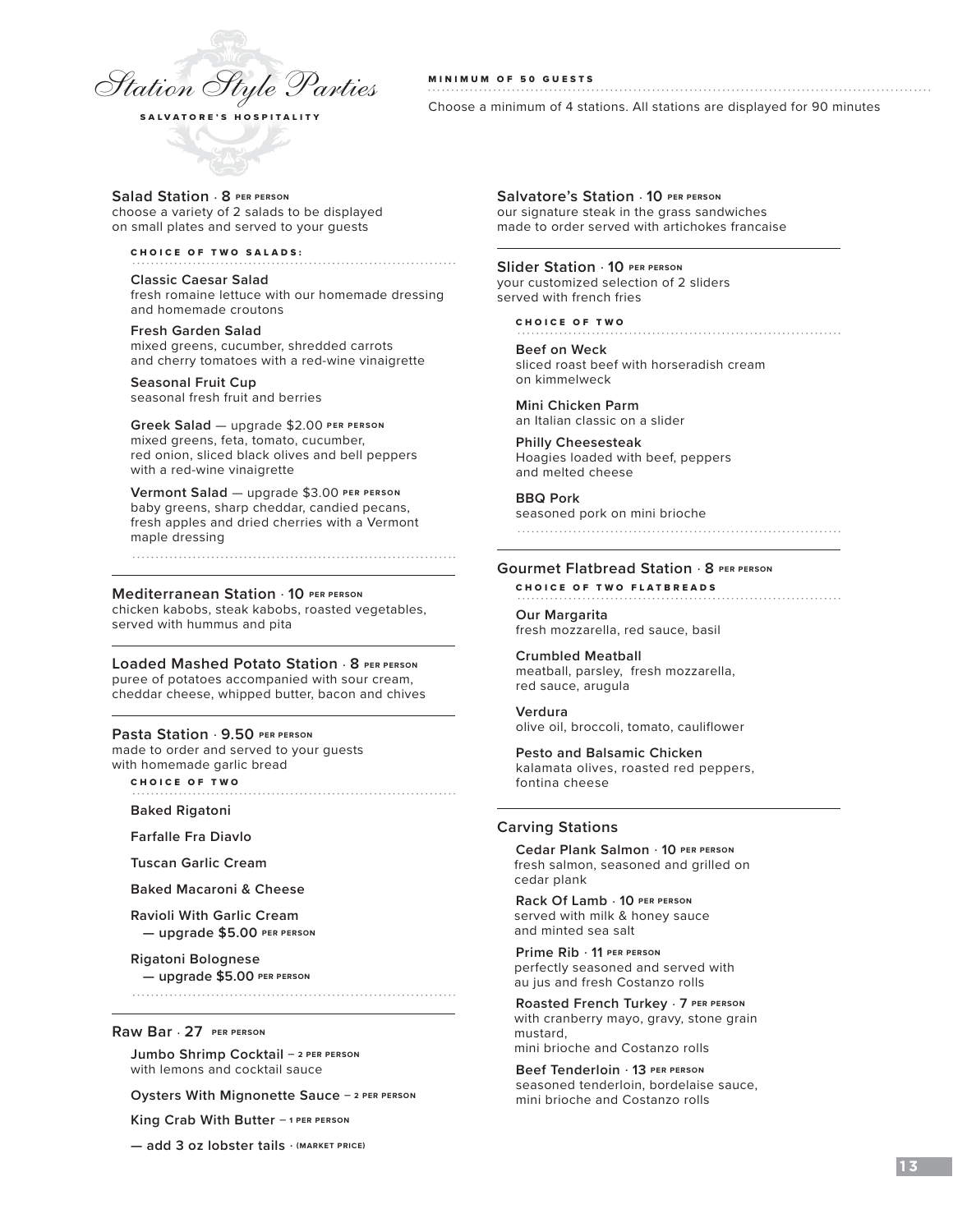

served with regular and decaf coffee and tea

#### **Dessert Course** . **4 PER PERSON**  served with regular and decaf coffee and tea

CHOICE OF ONE:

**Homemade Apple Crisp**

**Cheesecake with Raspberry Topping**

**Cheesecake with Chocolate Sauce**

**Deluxe Brownie**

**Chocolate Peanut Butter Dream**

**Coffee Service** . **3.50** PER PERSON regular and decaf coffee and tea served to your guests after the entree course

**Coffee and Tea Station** . **2.50** PER PERSON Regular and decaf coffee and tea, displayed on a station for your guests to enjoy

Dessert Stations

served with regular and decaf coffee and tea

**The Cookie Jar** . **6** PER PERSON chocolate chip cookies, peanut butter cookies, m&m cookies and brownie bites

**Signature Sweets Table** . **10** PER PERSON a variety of Salvatore's favorite desserts including mini cannoli, cheesecake squares, dessert cups, lemon bars and more!

**Cider & Donuts** . **8** PER PERSON hot apple cider with a variety of Paula's doughnut holes

**Carnival Delight** . **11** PER PERSON fried dough with vanilla ice cream, chocolate sauce, caramel sauce, whipped cream, sprinkles and chocolate shavings served with oreo popcorn and caramel popcorn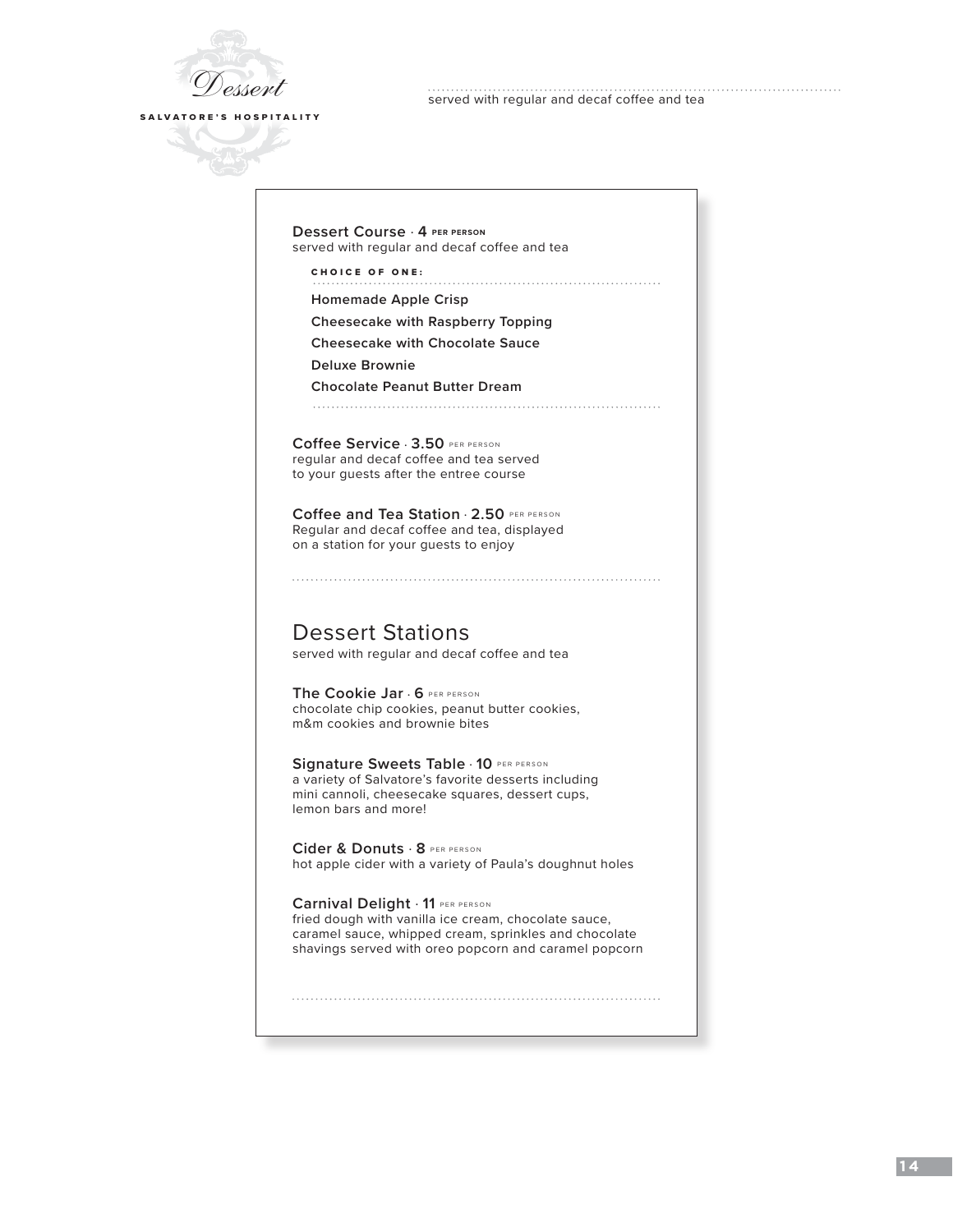

# Salad

**Vermont Salad** . **3** PER PERSON sharp cheddar cheese, baby greens, candied pecans, fresh apples and dried cherries, tossed in Vermont maple dressing

**Caprese** . **3** PER PERSON fresh mozzarella, sliced tomato, basil and balsamic

# Soup

**Butternut Squash** . **3** PER PERSON **Sun Dried Tomato Ditalini** . **3** PER PERSON **Roasted Red Pepper Bisque** . **3** PER PERSON

# Pasta

**Rigatoni Bolognese** . **5** PER PERSON slow cooked beef, pork and pancetta served with rigatoni

**Ravioli With Tuscan Garlic Cream** . **5** PER PERSON four cheese garlic cream sauce with ravioli

# Vegetables

**Vegetable Medley Bundles** . **3.50** PER PERSON red pepper, asparagus, zucchini and squash displayed and tied with a scallion

**Grilled Asparagus** . **3** PER PERSON seasoned and grilled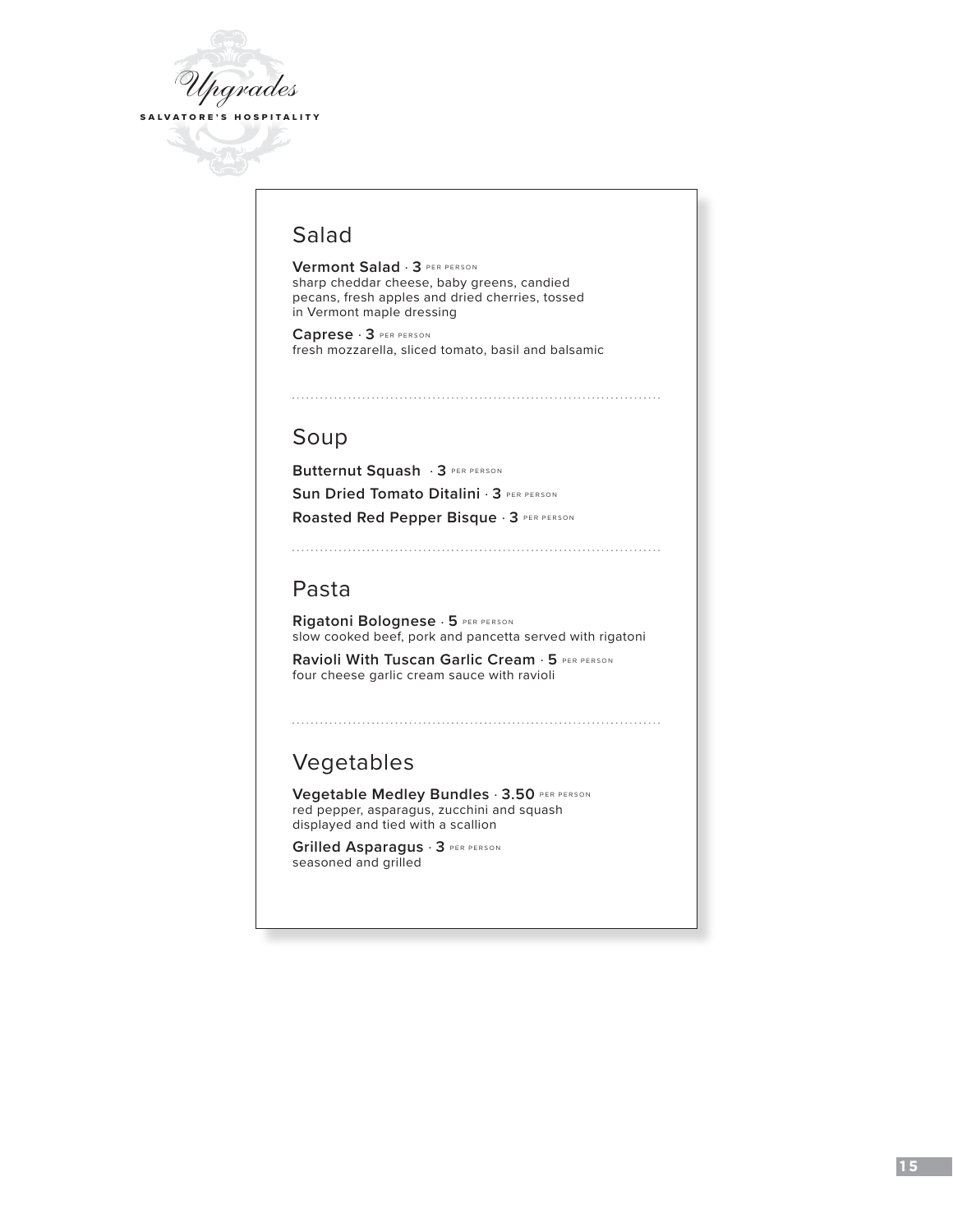

### **terms of agreement**

- 1. The quotation herein is subject to a proportionate increase to meet increased cost of foods, beverages and other increase in present commodity prices, labor costs, taxes or currency values. Quotations cannot be guaranteed until the year of the function.
- 2. Salvatore's Italian Gardens recognizes it has a responsibility to provide our guests an environment conducive to warm social gatherings. As a service of alcoholic beverages relates to this activity, we believe our responsibility is to maintain this environment. We allow a maximum of 5 hours of any bar.
- 3. Full payment shall be made in the form of a certified check or bank draft the day before the function. Credit card payment is not accepted unless approved by Salvatore's Italian Gardens. A processing fee will be added to all credit card payments greater than \$2,000.
- 4. An estimated number of guests attending your function must be given 15 days prior to the event. If your event requires assigned seating, we will provide you with a room layout at this time.
- 5. The final, guaranteed number of guests attending the function must be given 8 days prior to the event. Once we have received this number we will provide you with an estimated balance.
- 6. You are responsible for the guaranteed number of guests. If your attendance is greater, you are then responsible for the total number served. We can accommodate a maximum of 5% over the guaranteed count.
- 7. Tax Exempt Organizations must present the tax exempt certificate prior to the day of event. Payment must be made with a check that matches the name of the tax exempt organization.
- 8. In the event of a cancellation, 50% of your deposit will be refunded ONLY if we can schedule another party of similar value for that specific date and ballroom.
- 9. No confetti or bubbles allowed! \$200.00 charge will be added to your bill.
- 10. Sales Tax (8.75%) and an Administration Charge (20%) will be added to your bill. The Administration Charge is not a gratuity of tip. This is not distributed to the employees providing your service. The Administration Charge will be retained by Salvatore's Italian Gardens to pay competitive wages and enhance amenities.
- 11. People arriving late for dinner will only be served the course being served and remaining courses.
- 12.In an effort to accommodate all of our groups, we reserve the right to change the function room stated on your event contract should your projected attendance fall below the original estimate.
- 13.The week prior to your event, all communication must be made via telephone. In an effort to make sure all event details are received we discourage email communication during the week leading up to your event.
- 14.Salvatore's is not responsible for decorations used at your event. Decorations or items used for your event must be picked up within 5 days of your event. After that time Salvatore's will donate or dispose of items remaining.
- 15.Salvatore's Italian Gardens is not responsible for setting up items rented from an out-side vendor. Additional charges may be applied to your invoice if your rental involves our staff to prepare for the set-up of the item(s) you rented and/or the clean-up the area once the item(s)are removed.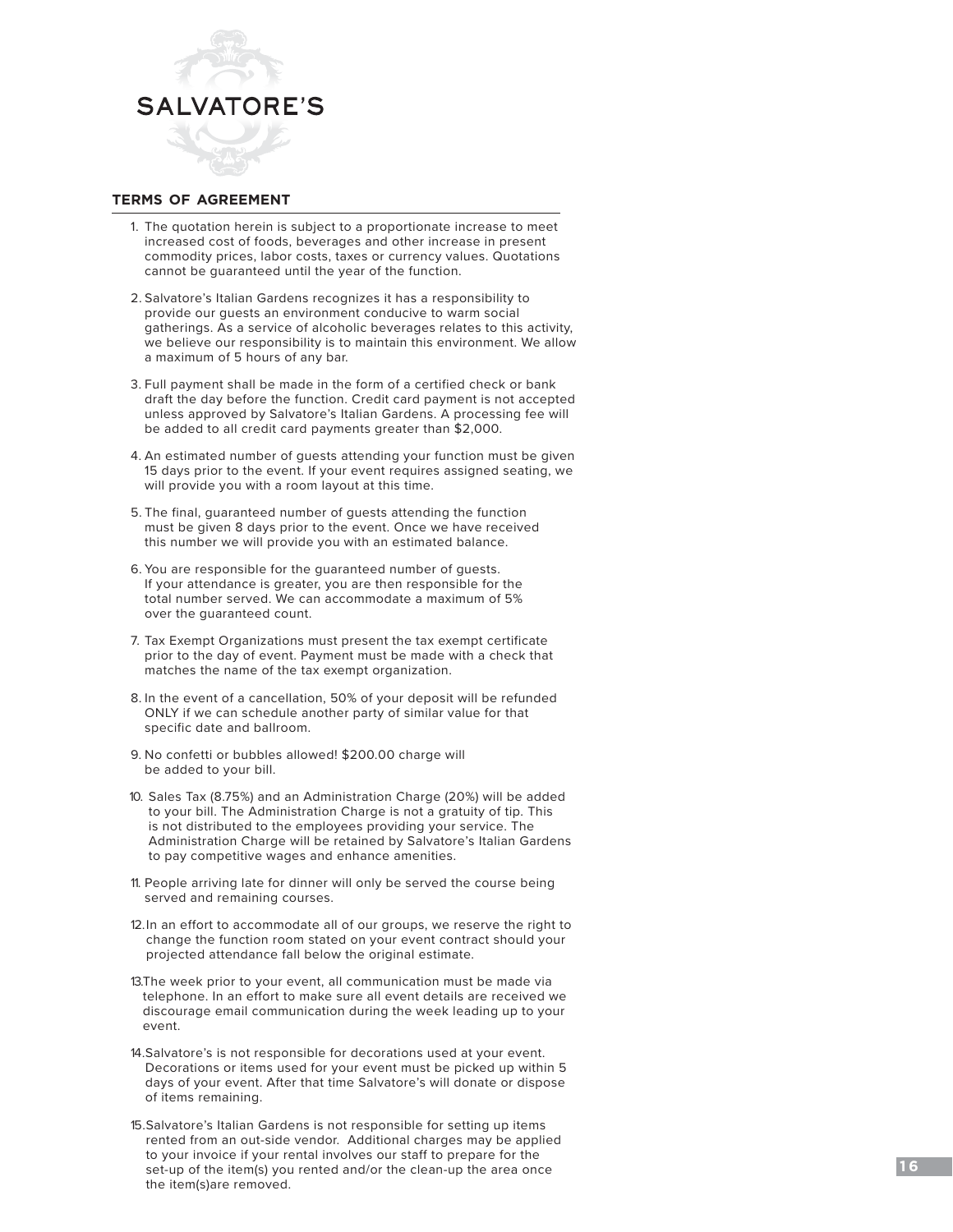

# **Thank you for considering Salvatore's Italian Gardens for your upcoming event.**

Salvatore's Italian Gardens provides an elegant atmosphere and experienced staff with a desire to provide you with an enjoyable, unique and successful event. Through the years, we have developed a number of guidelines and policies to assist you with your event planning and help us ensure that you will be completely satisfied. Please do not hesitate to contact us with any questions or concerns. We look forward to serving you and your guests.

### **guidelines and policies**

#### **GENERAL INFORMATION:**

- Please advise your baker, DJ/Band and Florist that deliveries must be made the day of the event.
- Salvatore's assumes no responsibility for any items delivered or left on premise. All items will be removed the night of your event unless prior arrangements have been made with our banquet coordinators.
- We reserve the right to control music volume if it becomes necessary.
- Please notify us of any guests that have dietary restrictions. Advise your guests to notify their servers of their meal restrictions at the start of dinner.
- New York State Law does not permit smoking in this establishment.
- Price quotations cannot be guaranteed until the year of the event.
- The week prior to your event, all communication must be made via telephone. In an effort to make sure all event details are received and recognize we discourage email communication during the week leading up to your event.

#### **SEATING DIAGRAM / ATTENDANCE:**

- An estimated number of guests is due 15 days prior to your event. A guaranteed number is due 8 days prior.
- We suggest that all weddings assign guests to tables to ensure proper seating and organization.
- We will provide you with a seating diagram 15 days prior to your event. Please complete the seating chart (number of people at each table) and return it to us with your guaranteed number 8 days prior to event.
- Your guaranteed number is the basis of which you will be charged regardless of attendance. If your attendance is greater than your guarantee, you will be charged accordingly.
- We will provide service for up to 5% over the guaranteed number of guests.

#### **ONE DAY PRIOR**

- Any items that you would like us to set out for your event must be delivered to us between 9:30 am & 4:00 pm the day before your event.
- Please mark all boxes or containers with your name, date of the event and ballroom name.
- Please provide us with detailed written lists of instructions for these items.
- Our staff will set up the items according to your instructions. • We will be happy to assist you in placing your *assembled*
- centerpieces on tables. • Please remove all wrapping from candles that you would like us to
- setup.
- If you are using place cards, they must be alphabetized. Please do not fold.
- If you are having a head table, separate those place cards and include a list
- of the order you would like the cards to be arranged at the Head table.
- Please notify us of any last minute tables changes.